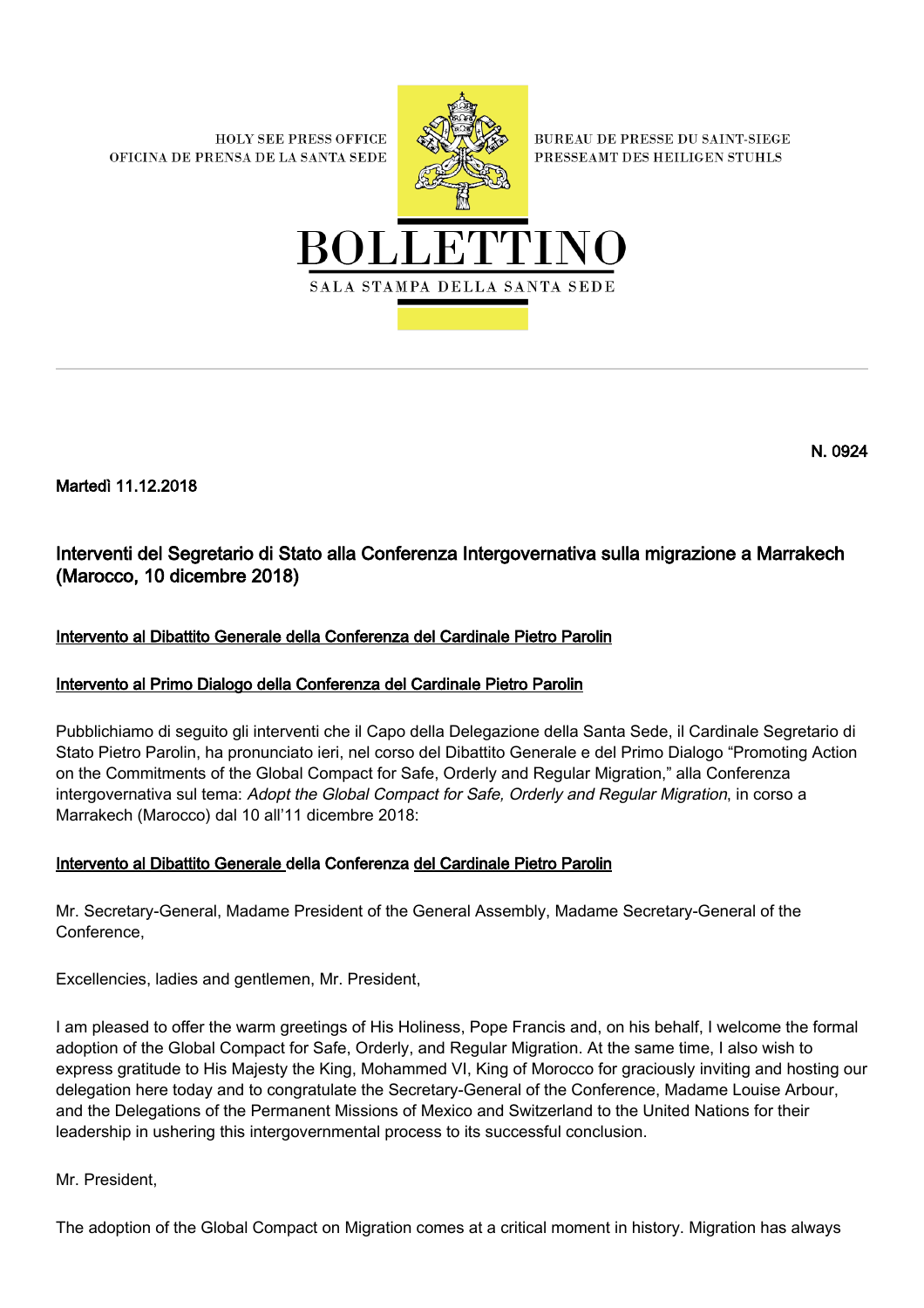been a natural response to crises and to the innate desire for greater opportunities, for a fuller life with greater freedom, peace and security. More people are on the move than ever before. While the majority of migration remains regular, ever more people are being constrained by adverse factors to leave their homes. This often leads to involuntary, unsafe, and irregular journeys that place migrants and their families in vulnerable situations, presenting significant challenges for countries of origin, transit, and destination.

As we have seen in recent years, when these challenges are not managed well, crises can form, rhetoric can eclipse reason, and migrants can be seen more as threats than as brothers and sisters in need of solidarity and basic services. The Global Compact on Migration attempts to assist the international community to prevent crises and tragedies. At the same time, it also seeks to improve the governance of migration, which is bound to increase as the international community grows more economically, socially and politically interconnected.

To achieve these goals, the Global Compact for Migration, although not legally binding, includes a comprehensive framework of best practices and policy instruments to increase international cooperation and sharing of responsibility in the governance of migration in all of its dimensions. It does this while giving countries the space to respond to their national circumstances and priorities, in full respect of international law and of the human rights of all migrants, regardless of their status. Its implementation will help all Governments, as well as non-governmental entities, including faith-based organizations, collectively to manage migration in a more safe, orderly and regular manner, something no State can achieve alone.

### Mr. President,

Pope Francis has dedicated much of his pontificate to raising awareness about the plight of migrants, as well as the moral urgency to care for those who have been displaced and to respond to the root causes of their displacement. In particular, he has focused on the situation of those in the most vulnerable situations, including migrant children and youth. His vision for international migration can be summarized by the four verbs: to welcome, to protect, to promote, and to integrate, four actions that we find pervading the best practices and commitments that comprise the Global Compact on Migration.

He has also underlined that a dignified response to migration must be reasonable, with Governments prudently determining their actual capacity for meaningful integration. Integration is a two-way process in which migrants should respect the local laws, culture and customs of the country receiving them, while host countries should respect the traditions and cultures of migrants. Through mutual welcoming and prudence, rising xenophobia and racism can be effectively addressed.

Pope Francis has also emphasized that, while migration is a natural phenomenon, there is the prior right to live in dignity and safety in the country of origin. The Holy See appeals to Governments and the international community as a whole, to foster those conditions that might allow communities and individuals to live in safety and dignity in their own countries.

The right not to migrate can only be enjoyed if the adverse drivers and structural factors that compel people to leave their country of origin are effectively controlled and minimized. Conflicts, wars, climate change, extreme poverty and its train of miseries will inevitably compel many people into unsafe, disorderly and irregular migration, making it not a choice but an act of desperation. By finding sustainable solutions to conflicts and underdevelopment, we would greatly diminish forced, unsafe, disorderly and irregular migration.

#### Mr. President,

The Holy See has already launched the process to find the most effective ways with which institutions of the Catholic Church and Catholic-inspired organizations throughout the world can make use of the Global Compact's compendium of best practices and recommendations that exemplify welcoming, protecting, promoting and integrating migrants. In this sense, it is worth recognizing the role and the contributions that religions and faith-based organizations offer in this context, giving support to efforts of the international community, as expressed in the Global Compact on Migration, while receiving the due respect for their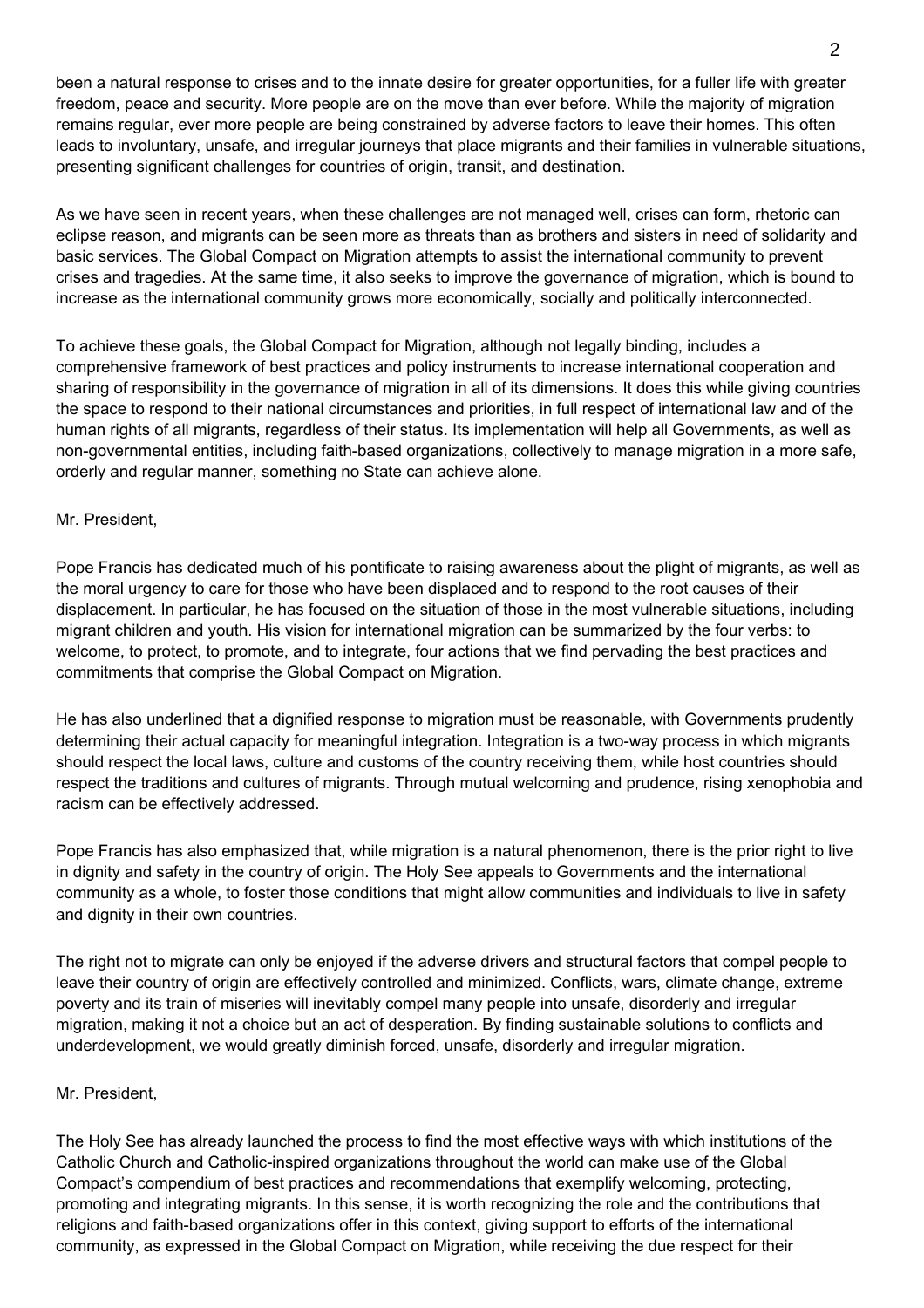autonomy as religious institutions.

While some States have decided not to participate in the process or in this Intergovernmental Conference, the Holy See is convinced that the enormous challenges that migration poses are best faced through multilateral processes rather than isolationist policies.

The Holy See, while voting in conformity with its nature and particular mission for the Global Compact for Safe, Orderly and Regular Migration, will present its reservations in due time, specifically on those documents in the Compact that contain terminology, principles and guidelines that are not agreed language, including certain ideological interpretations of human rights that do not recognize the inherent value and dignity of human life at every stage of its beginning, development and end.

#### Mr. President,

Through its prudent, "360-degree" approach, considering all of the factors involved in migration governance, the Global Compact, without ignoring the many challenges and opportunities that every State and migrants face in their shared journey, gives States the opportunity to improve their respective migration policies and, together, the international management of migration.

For these reasons, the Global Compact for Safe, Orderly and Regular Migration is an significant advance in the international community's shared responsibility to act in solidarity with people on the move, especially those who find themselves in very precarious situations.

I thank you.

[02005-EN.01] [Original text: English]

### Intervento al Primo Dialogo della Conferenza del Card. Pietro Parolin

Mr. Chair,

In this dialogue, dedicated to promoting action on the commitments of the Global Compact for Safe, Orderly and Regular Migration, the Holy See would like to focus above all on two of those commitments, which it considers among the most fundamental and indispensable if the international community is going to respond adequately to the challenges and opportunities we face in front of increased migration flows.

The first is the commitment to peace and development. If we are to fulfill our pledge to making migration voluntary and safe, orderly and regular, we must address the root causes of the migratory flows. As is clearly stated in paragraph 13 of the Global Compact, of which the Holy See is proud to be a leading contributor, "We must work together to create conditions that allow communities and individuals to live in safety and dignity in their own countries." Therefore, adequate responses to the adverse drivers of migration, most especially, violent conflicts and extreme poverty, must be addressed.

These solutions should not be considered the responsibility solely of the country of origin. The international community must also assist if we are to be sure that those constrained to flee might remain in their countries of origin in peace and security. Situations of violence, inhumane living conditions, and economic hardship, as well as natural disasters and environmental degradation, affect not only those countries where they arise but also those countries of transit and destination.

This is not only a matter of fulfilling commitments to provide international development assistance and humanitarian aid, but also involves the commitment to the integral human development of every individual, providing each person with the basic conditions and opportunities to live a decent life. Few would leave if they